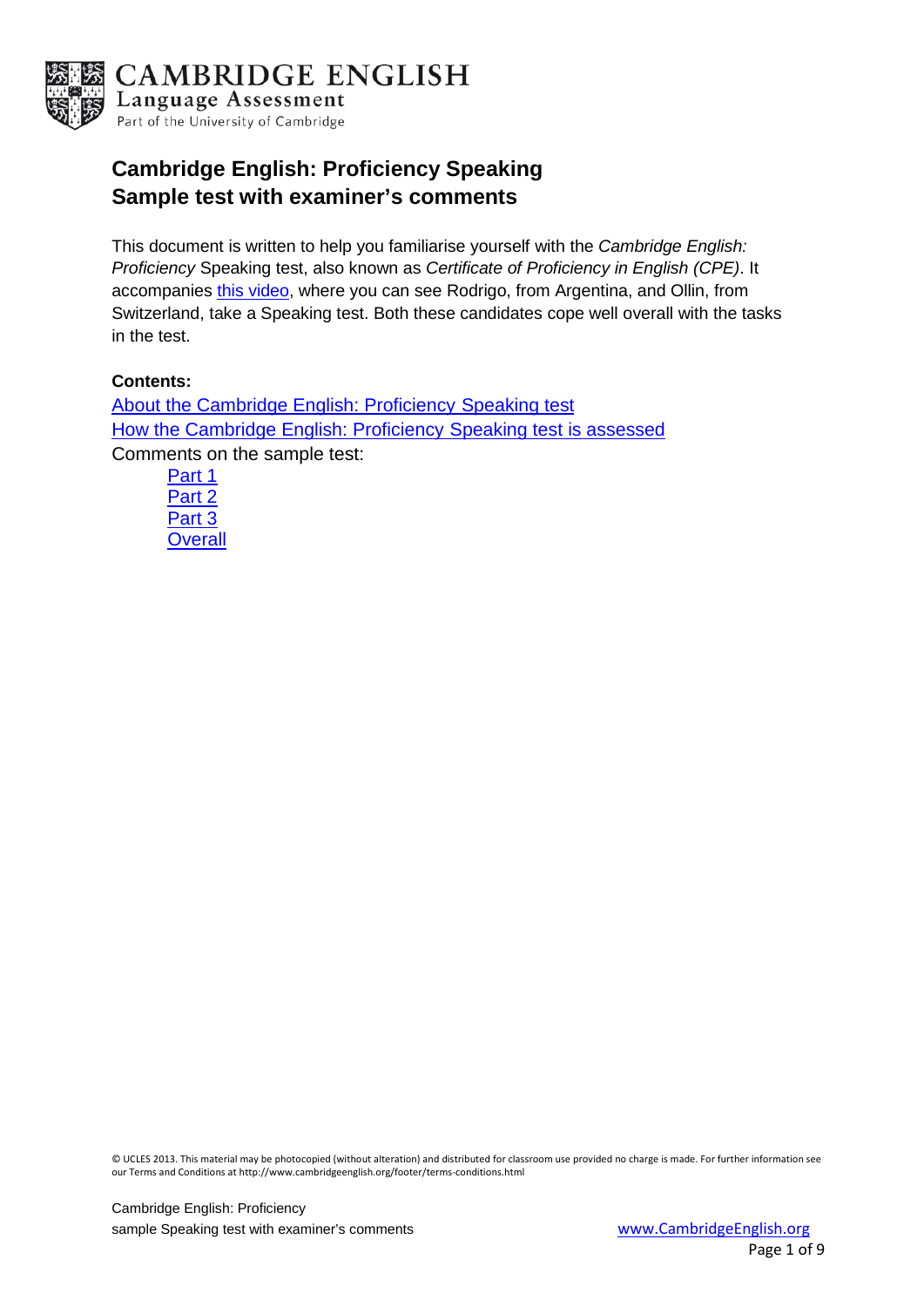

CAMBRIDGE ENGLISH

Language Assessment Part of the University of Cambridge

# <span id="page-1-0"></span>**About the Cambridge English: Proficiency Speaking test**

The Speaking test is 16 minutes long and consists of three parts. The standard test format is two candidates and two examiners. One examiner (the interlocutor) conducts the test, providing you with the necessary materials and explaining what you have to do. The other examiner (the assessor) will be introduced to you, but then takes no further part in the interaction.

### **Part 1** (2 minutes)

The interlocutor first asks you and your partner a few questions which focus on information about yourselves.

### **Part 2** (4 minutes)

In this part of the test you and your partner are asked to talk together. The interlocutor places a set of pictures on the table in front of you. There may be only one picture in the set or as many as seven pictures. This stimulus provides the basis for a discussion. The interlocutor first asks an introductory question which focuses on two of the pictures (or in the case of a single picture, on aspects of the picture). After about 1 minute, the interlocutor gives you both a decision-making task based on the same set of pictures.

#### **Part 3** (10 minutes)

You are each given the opportunity to talk for 2 minutes, to comment after your partner has spoken and to take part in a more general discussion.

The interlocutor gives you a card with a question written on it and asks you to talk about it for 2 minutes. After you have spoken, the interlocutor asks you both another question related to the topic on the card, addressing your partner first. This procedure is repeated, so that your partner receives a card and speaks for 2 minutes and a follow-up question is asked.

Finally, the interlocutor asks some further questions, which leads to a discussion on a general theme related to the subjects already covered in Part 3.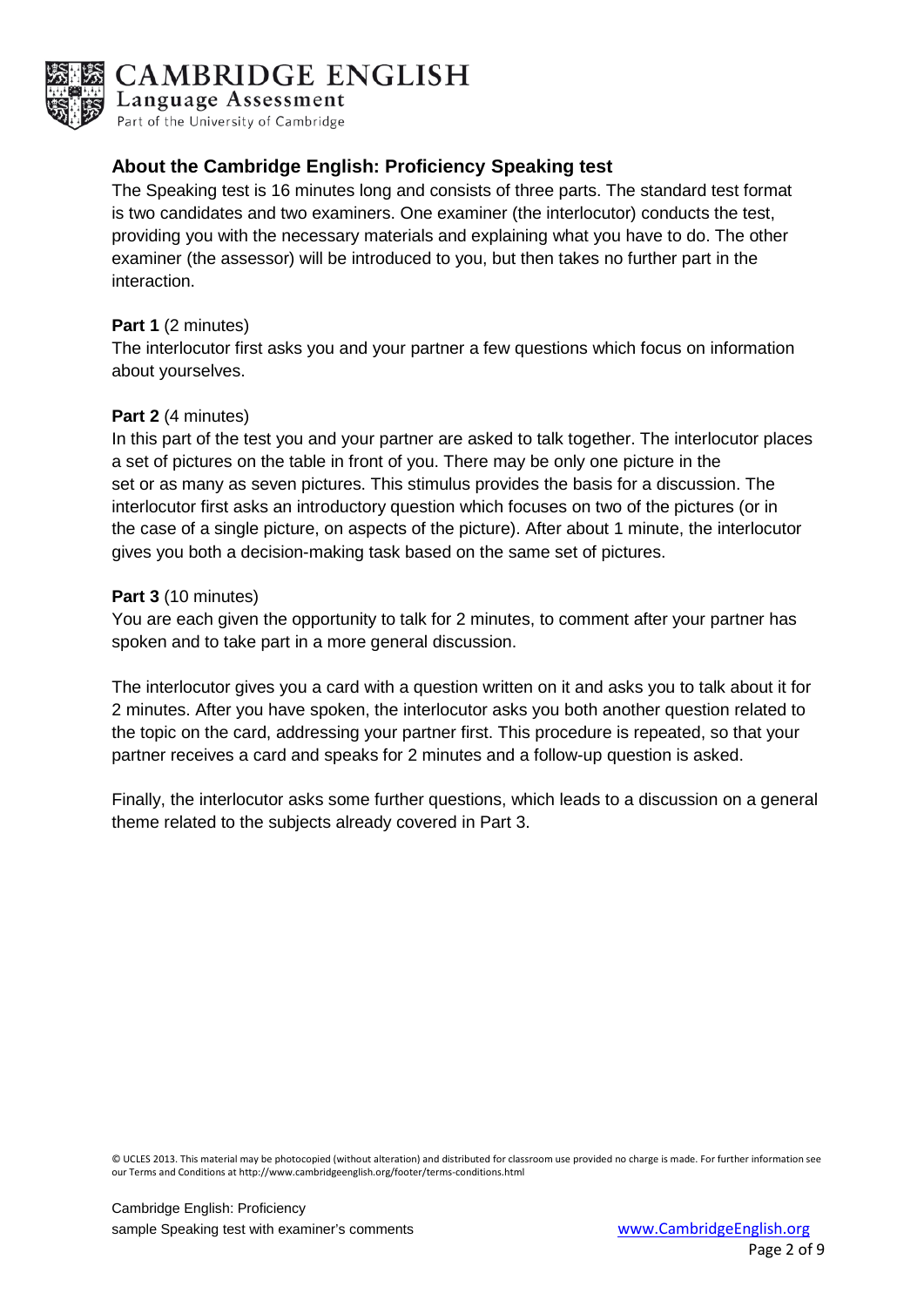

## <span id="page-2-0"></span>**How the Cambridge English: Proficiency Speaking test is assessed**

#### **What the examiners are interested in**

As you do the test, the **assessor** focuses on these areas of your English:

**Grammar –** Are you using a wide range of grammatical structures? Are you using these structures correctly? Are you showing that you can be flexible in your use of grammar?

**Vocabulary –** Are you using a wide range of vocabulary? Is the vocabulary appropriate for the subject you're talking about? Are you using this vocabulary correctly? Are you showing that you can use suitable vocabulary to discuss topics that are abstract and unfamiliar to you, as well as topics you are used to talking about?

**Discourse Management –** Are you showing that you can give both long and shorter answers? Are you able to speak fluently? Is what you're saying relevant to the subject of the discussion? Are you able to discuss a subject in detail and at a more general level too? Is what you're saying clear and well organised? Are you using a wide range of words and phrases to connect your ideas and organise what you are saying?

**Pronunciation –** You don't need to have a perfect English accent, but you need to be clear at all times. Are you pronouncing individual words clearly? Is your voice going up and down at the right times? Are you stressing the right parts of words, and the right words in sentences? Does your pronunciation help you to communicate what you mean in a clear and effective way?

**Interactive Communication –** Are you able to interact with the other candidate easily and effectively? Are you listening to the other candidate and answering in a way that makes sense? Are you able to start and develop a discussion? Are you able to manage the discussion so that you and the other candidate come to an agreement about a decision?

The **interlocutor** focuses on your **Global Achievement.** This is about your general performance. How well are you speaking about the topics you're given? Are your answers clear and fluent? Are you using language that is right for the *Cambridge English: Proficiency* level?

When your test is complete, the examiners give you marks for each of these things – Grammar, Vocabulary, Discourse Management, Pronunciation, Interactive Communication and Global Achievement. The marks are for what you do over the whole Speaking test, not for each part of the test. The examiners give you marks for your own performance – they don't compare you with the other candidate.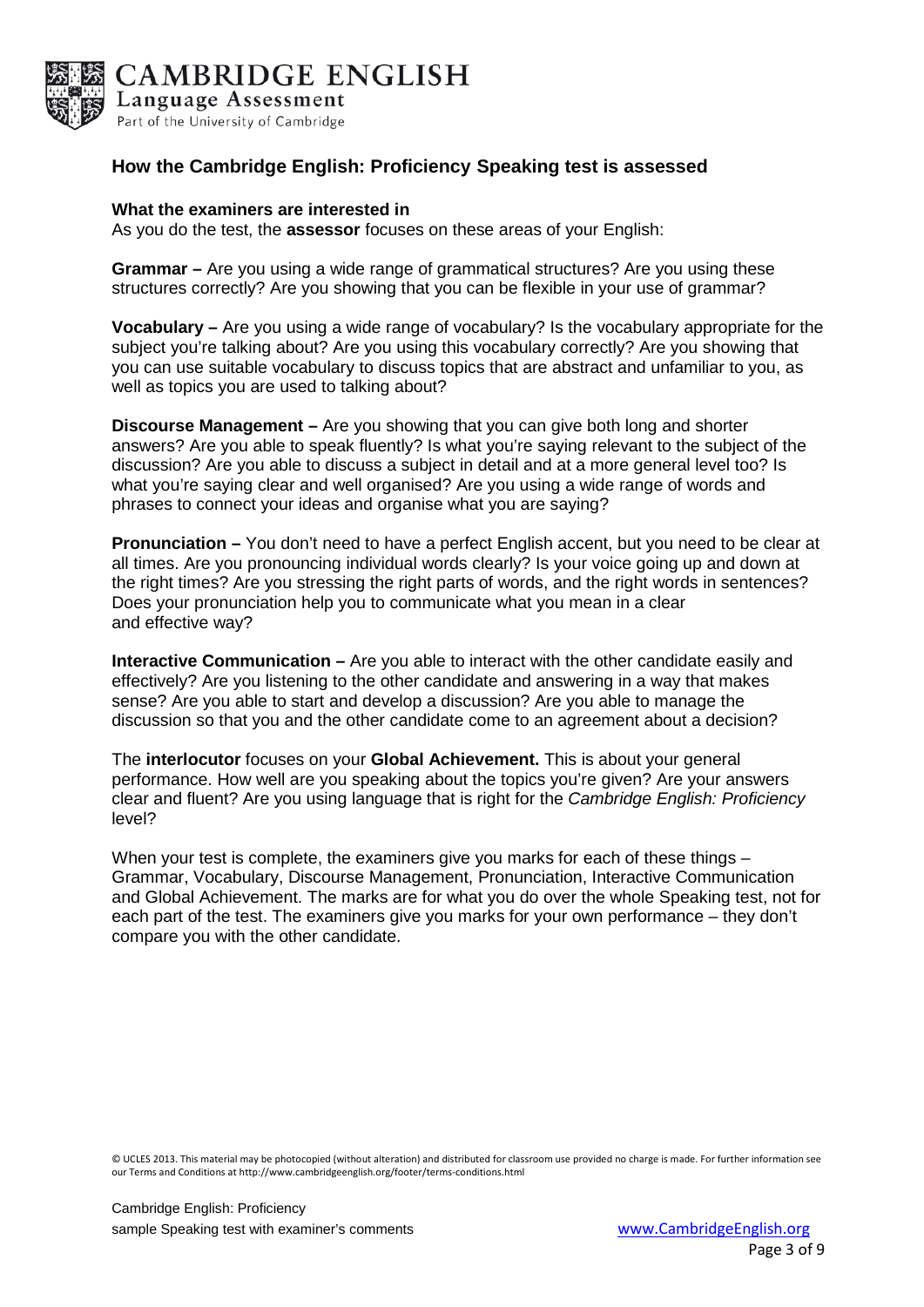

### **Comments on the sample test**

<span id="page-3-0"></span>

| Part 1                                                                                                                                                                                                                                                                                                                                                                                                                                                                                                                                                                                                                                                                                                                                                                                                                            |                                                                                                                                                                                                                                                                                                                                                                                                                                                                                                                                      |  |
|-----------------------------------------------------------------------------------------------------------------------------------------------------------------------------------------------------------------------------------------------------------------------------------------------------------------------------------------------------------------------------------------------------------------------------------------------------------------------------------------------------------------------------------------------------------------------------------------------------------------------------------------------------------------------------------------------------------------------------------------------------------------------------------------------------------------------------------|--------------------------------------------------------------------------------------------------------------------------------------------------------------------------------------------------------------------------------------------------------------------------------------------------------------------------------------------------------------------------------------------------------------------------------------------------------------------------------------------------------------------------------------|--|
| Rodrigo                                                                                                                                                                                                                                                                                                                                                                                                                                                                                                                                                                                                                                                                                                                                                                                                                           | Ollin                                                                                                                                                                                                                                                                                                                                                                                                                                                                                                                                |  |
| Rodrigo gives clear and appropriate short                                                                                                                                                                                                                                                                                                                                                                                                                                                                                                                                                                                                                                                                                                                                                                                         | Ollin also gives clear and appropriate                                                                                                                                                                                                                                                                                                                                                                                                                                                                                               |  |
| answers to the first two questions.                                                                                                                                                                                                                                                                                                                                                                                                                                                                                                                                                                                                                                                                                                                                                                                               | short answers to the first two questions.                                                                                                                                                                                                                                                                                                                                                                                                                                                                                            |  |
| For the third question $-$ How good are<br>you at organising your time? - Rodrigo<br>also gives a clear and relevant answer.<br>The first thing he says - that's a good<br><i>question</i> – gives him a few seconds to<br>think about what he is going to say. It's<br>fine to use 'fillers' like these, as we do it<br>in everyday conversation.<br>Rodrigo then shows a good range of<br>vocabulary: I keep putting things off to<br>the end and procrastinating and that<br>kind of stuff. I try to set deadlines but<br>Rodrigo could perhaps have said a little<br>more in answer to the third question. An<br>example of when he has 'put something<br>off', for instance, would have shown his<br>ability to talk about something in detail.<br>However, his answers were generally of<br>a reasonable length for Part 1. | For the third question $-$ Do you have<br>much opportunity to travel? - Ollin's<br>answer is clear and relevant. She begins<br>in a very natural conversational way by<br>laughing and saying Yes, luckily I have.<br>The rest of her answer is accurate and<br>appropriate.<br>As with Rodrigo, she could perhaps have<br>said a little more in answer to this third<br>question. Some details about places she<br>has been to would have shown she is<br>able to talk about something in detail, as<br>well as at a general level. |  |
| Part 1 tips                                                                                                                                                                                                                                                                                                                                                                                                                                                                                                                                                                                                                                                                                                                                                                                                                       |                                                                                                                                                                                                                                                                                                                                                                                                                                                                                                                                      |  |
| practise giving information about yourself                                                                                                                                                                                                                                                                                                                                                                                                                                                                                                                                                                                                                                                                                                                                                                                        |                                                                                                                                                                                                                                                                                                                                                                                                                                                                                                                                      |  |
| give a few details as well as general information                                                                                                                                                                                                                                                                                                                                                                                                                                                                                                                                                                                                                                                                                                                                                                                 |                                                                                                                                                                                                                                                                                                                                                                                                                                                                                                                                      |  |
| give short answers, but be prepared to extend them                                                                                                                                                                                                                                                                                                                                                                                                                                                                                                                                                                                                                                                                                                                                                                                |                                                                                                                                                                                                                                                                                                                                                                                                                                                                                                                                      |  |

• don't memorise answers about yourself – this will sound unnatural.

<span id="page-3-1"></span>

| Part 2                                     |                                         |  |
|--------------------------------------------|-----------------------------------------|--|
| Rodrigo                                    | Ollin                                   |  |
| In the first task of Part 2 (how common    | In the first task of Part 2 (how common |  |
| these situations are in your country),     | these situations are in your country),  |  |
| Rodrigo performs well in terms of          | Ollin responds easily and appropriately |  |
| Interactive Communication. For example,    | too. Although she says less than        |  |
| he asks Ollin questions, and links his     | Rodrigo, she does well in terms of      |  |
| contributions to what ollin has said. The  | Interactive Communication.              |  |
| range of Grammar and Vocabulary that       |                                         |  |
| Rodrigo uses is not particularly wide, but |                                         |  |
| sufficient for the task.                   |                                         |  |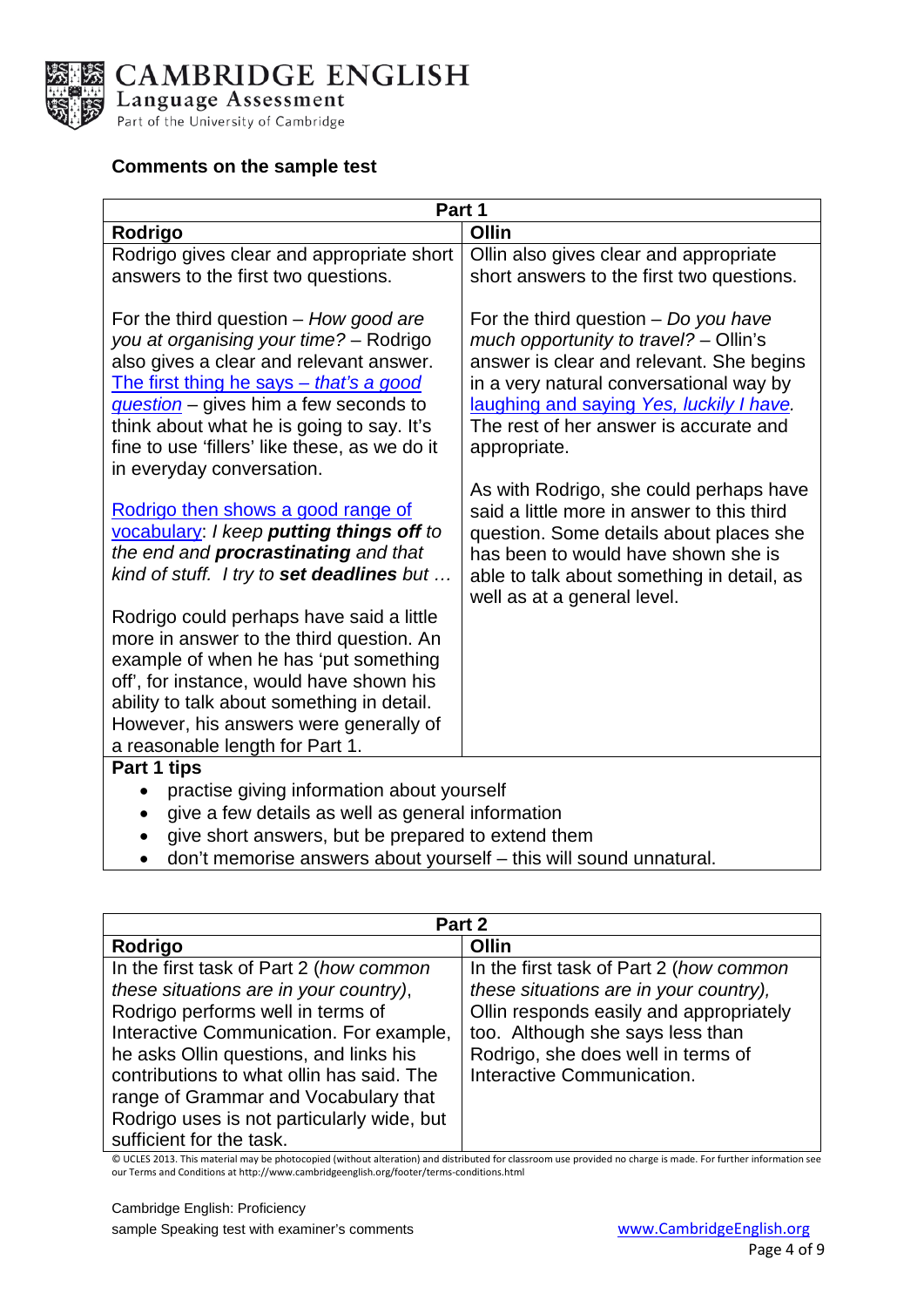

**CAMBRIDGE ENGLISH** Language Assessment Part of the University of Cambridge

In the second task of Part 2 *(issues relating to working in the food industry for a documentary)*, Rodrigo again starts the discussion in an effective way. [He also links his comments](http://youtu.be/Z-zh_rPNaqU?t=4m50s) with what [Ollin says in an effective way:](http://youtu.be/Z-zh_rPNaqU?t=4m50s) e.g. *I agree because picture B's more fast food, something quickly in the move, whereas picture A is more like enjoying a meal, a social event. So, yeah, I think you're absolutely right about it.*

### **General comments on Part 2**

Rodrigo uses a fairly good range of Grammar and Vocabulary in this part. He makes very few errors, but he could probably be a little more ambitious in the words and structures he uses. In terms of Discourse Management, Rodrigo's contributions are relevant and coherent, and he makes effective use of linking and organising words and phrases (e.g. *whereas, [but what caught](http://youtu.be/Z-zh_rPNaqU?t=5m31s)  [my attention was](http://youtu.be/Z-zh_rPNaqU?t=5m31s)*)*.* 

Rodrigo's Pronunciation is always intelligible, and gets his meaning across effectively.

In this part, Rodrigo shows his ability to interact effectively and negotiate an agreement, so he would score well on

In the second task of Part 2 *(issues relating to working in the food industry for a documentary)*, [Ollin responds to](http://youtu.be/Z-zh_rPNaqU?t=4m25s)  [Rodrigo's first question like this:](http://youtu.be/Z-zh_rPNaqU?t=4m25s) *it* 

*represents, I think, the whole fast food economy, which might not be representative for the whole food industry, but it's still a very important aspect of it…*

Despite the minor grammatical error (*representative for),* this comment contains a level of vocabulary and grammar*)* which *Cambridge English: Proficiency* candidates are expected to be able to use. It also shows that Ollin is able to deal with abstract ideas in a clear and fluent way.

[In her next comment, Ollin shows good](http://youtu.be/Z-zh_rPNaqU?t=4m39s)  [use of sentence stress to get her](http://youtu.be/Z-zh_rPNaqU?t=4m39s)  [meaning across:](http://youtu.be/Z-zh_rPNaqU?t=4m39s) *… comparing that picture, for example, to picture A*.

#### **General comments on Part 2**

Ollin makes a few small grammatical errors in this part, but she uses a good range of Grammar quite effectively. She also uses a good range of appropriately abstract Vocabulary for this kind of *Cambridge English: Proficiency* task.

Although Ollin usually leaves it to Rodrigo to start the discussion and to bring it to a conclusion, she listens carefully to what he says and responds appropriately. So, although Ollin's role in the interaction is a little different from Rodrigo's, she takes part effectively, and so does well in terms of Interactive Communication.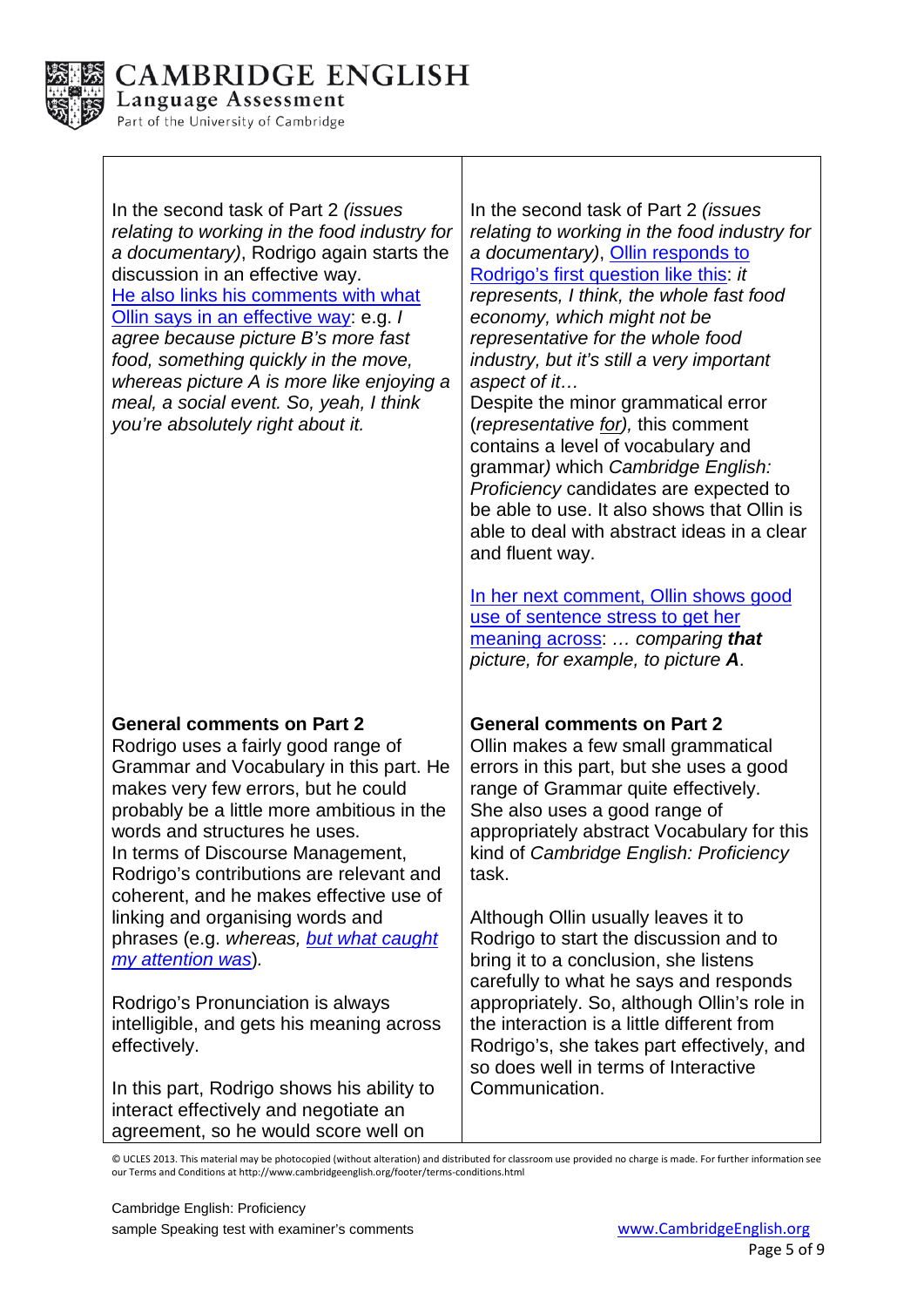

### Interactive Communication.

# **Part 2 tips**

- remember that the first task in Part 2 helps you to become familiar with the pictures
- remember that the second task in Part 2 has a different focus from the first task – it's usually more abstract
- if you can't remember all the instructions, check with the other candidate or the interlocutor
- listen carefully and link what you say to what the other candidate says
- discuss all the pictures in some detail before you try to reach a decision.

<span id="page-5-0"></span>

| Part <sub>3</sub>                          |                                              |  |
|--------------------------------------------|----------------------------------------------|--|
| Rodrigo                                    | Ollin                                        |  |
| <b>Question following Ollin's 2-minute</b> | First part - 2-minute talk                   |  |
| talk                                       | Ollin makes a few small grammatical          |  |
| Rodrigo's response to this question is     | errors, but she generally maintains good     |  |
| adequate. By using although, he shows      | control of her Grammar. She also             |  |
| he can use a fairly complex grammatical    | attempts a few quite complex sentences:      |  |
| structure. He also shows some range in     | e.g. it's very important that you decide on  |  |
| his vocabulary – so I can gauge what I     | something because you are convinced          |  |
| want to do.                                | by it and not because someone else           |  |
|                                            | convinced you for that. The preposition      |  |
|                                            | error at the end here is only minor.         |  |
| First part - 2-minute talk                 |                                              |  |
| Rodrigo uses a fair range of Grammatical   |                                              |  |
| structures - e.g. Facebook at the          | Ollin's Pronunciation is always              |  |
| beginning used to be just about talking to | intelligible, and she makes good use of      |  |
| people  but nowadays the first things      | sentence stress to get her meaning           |  |
| you see are , you have left-wing           | across. There are occasional errors with     |  |
| newspapers as opposed to right-wing.       | individual sounds and word stress (e.g.      |  |
| He also shows an adequate range of         | <b>persuaded</b> ), but these never make her |  |
| Vocabulary to be able to discuss the       | unclear.                                     |  |
| topic. However, he is sometimes not very   |                                              |  |
| accurate in his use of certain words and   | Ollin does quite well in Discourse           |  |
| phrases – e.g. a consumption society       | Management. She speaks for the full 2        |  |
| (which should be a consumer society).      | minutes, and what she says is relevant       |  |
|                                            | and generally well organised. By starting    |  |
| In terms of Discourse Management,          | with the sentence I think it's a really      |  |
| Rodrigo does quite well. He introduces     | interesting question  well, of course it's   |  |
| the topic effectively by stating the       | a very personal question, Ollin gives        |  |
| question - so the question is about        | herself a little time to think about what    |  |
| Then he makes use of the ideas on the      | she's going to say. She uses simple but      |  |
| card to organise his talk and help him     | effective words and phrases to connect       |  |
| keep going, and he expresses his ideas     | the different points she makes - e.g. you    |  |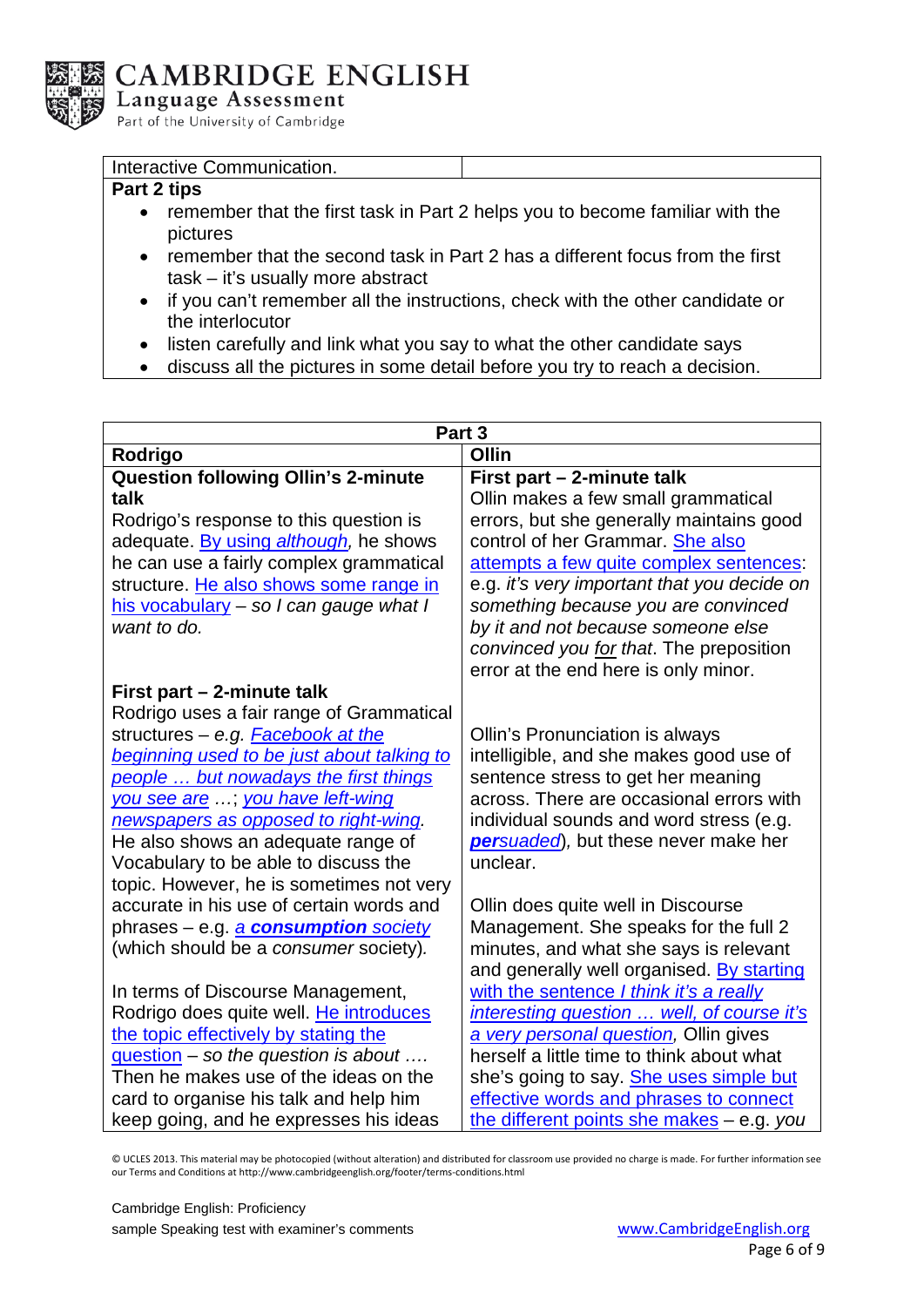

**CAMBRIDGE ENGLISH** Language Assessment

Part of the University of Cambridge

### in a way that is generally clear.

# **Question following Rodrigo's 2-minute talk**

Rodrigo links the point he makes to Ollin's previous comment, but then develops it further. So, he does well in terms of Interactive Communication. However, what he says becomes a little unclear, and, also, he could probably have said a little more.

# **Final discussion**

Rodrigo again shows he can use a fair range of Grammatical structures with accuracy – *e.g. I [don't like being told](http://youtu.be/Z-zh_rPNaqU?t=16m26s)  [what I have to do.](http://youtu.be/Z-zh_rPNaqU?t=16m26s)* He also uses a range of Vocabulary – e.g. *[I find it tricky to](http://youtu.be/Z-zh_rPNaqU?t=15m53s)  [decide and to come to terms with.](http://youtu.be/Z-zh_rPNaqU?t=15m53s)*

In terms of Discourse Management, his contributions are clear and appropriate, and he uses a good range of linking words and phrases to help him organise what he says – *e.g. [the first thing that](http://youtu.be/Z-zh_rPNaqU?t=14m)  [came into my mind was](http://youtu.be/Z-zh_rPNaqU?t=14m) …*; *[on one hand](http://youtu.be/Z-zh_rPNaqU?t=15m6s)  […but on the other hand](http://youtu.be/Z-zh_rPNaqU?t=15m6s) ….*

*always have to be able to … defend your own opinions and you can only do so if you actually decided to do it by yourself….* 

## **Question following Ollin's 2-minute talk**

Ollin seems surprised to be asked this follow-up question and spends [about 10](http://youtu.be/Z-zh_rPNaqU?t=9m44s)  seconds [hesitating over what to say.](http://youtu.be/Z-zh_rPNaqU?t=9m44s) What she says eventually is fine, but without the hesitation she could have displayed more of her ability in English.

# **Question following Rodrigo's 2-minute talk**

Ollin is ready to answer this question and makes her point in a clear and precise way. [She shows her ability to construct](http://youtu.be/Z-zh_rPNaqU?t=12m58s)  [more complex sentences and to use](http://youtu.be/Z-zh_rPNaqU?t=12m58s)  [more advanced vocabulary](http://youtu.be/Z-zh_rPNaqU?t=12m58s) – e.g. *not just concerning violence but also other aspects .... small children might not be mature enough to think about and to realise what it means.*

Ollin probably has time to say a little more here. She could perhaps have given an example to illustrate her point.

# **Final discussion**

Ollin again shows she can use some fairly complex Grammatical forms in a largely accurate way, and [she uses some](http://youtu.be/Z-zh_rPNaqU?t=14m23s)  [good Cambridge English: Proficiency](http://youtu.be/Z-zh_rPNaqU?t=14m23s) [level Vocabulary](http://youtu.be/Z-zh_rPNaqU?t=14m23s) – e.g. *I actually feel mostly overwhelmed.*

In terms of Discourse Management, her comments are always relevant and clear, although she could probably have said a little more.

She interacts naturally and effectively with the interlocutor and the other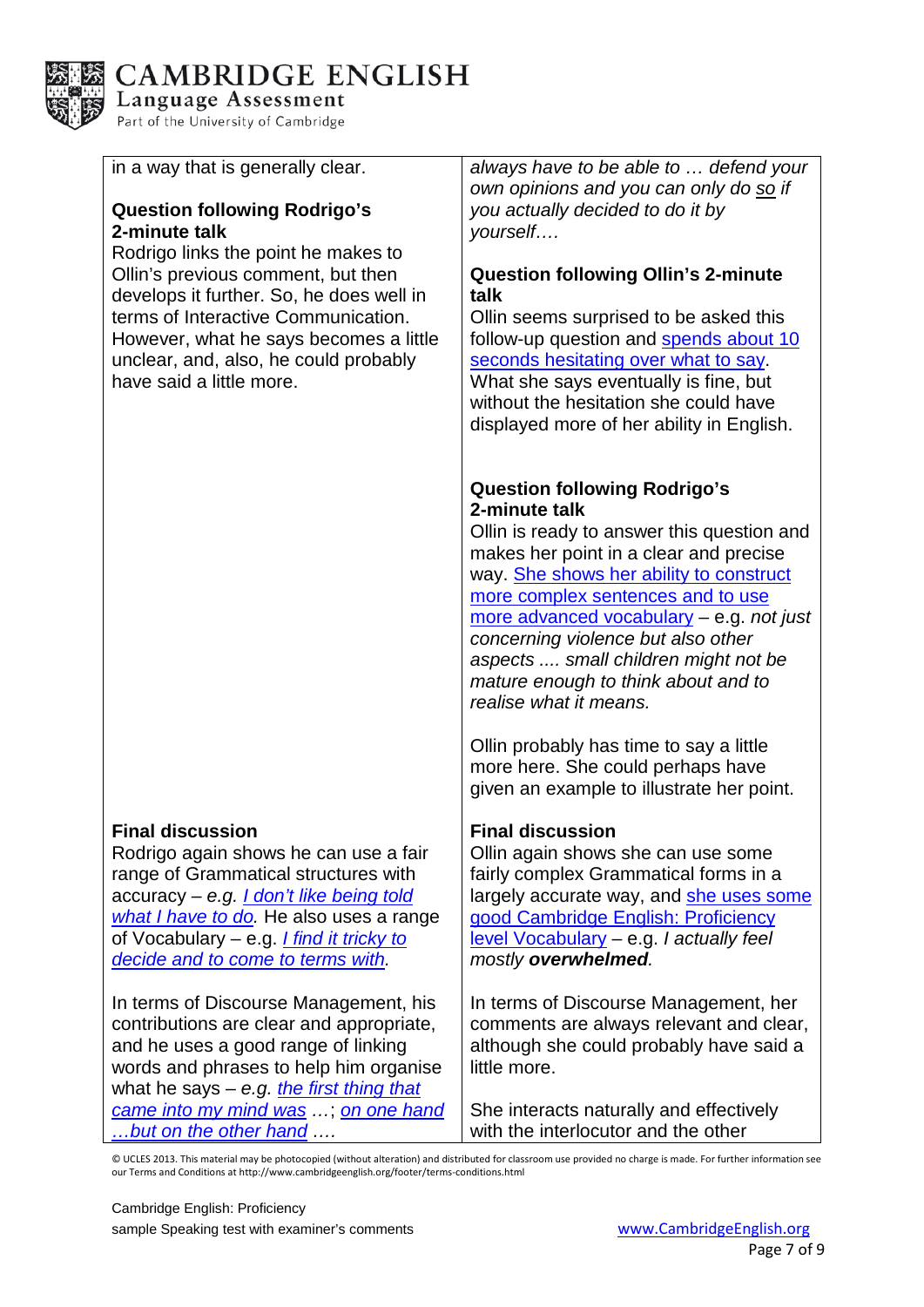

CAMBRIDGE ENGLISH Language Assessment

Part of the University of Cambridge

| candidate. She clearly links what she<br>says to Rodrigo's contributions - e.g. |
|---------------------------------------------------------------------------------|
| and, as you said, Fair Trade.                                                   |

# **Part 3 tips**

- in the 2-minute talk, make sure you discuss the question on the card
- use the words on the card if you feel they will help you organise your ideas
- try to speak for the full time given in each part of the test
- give detailed examples, as well as expressing general ideas
- practise giving 2-minute talks on a range of topics.

<span id="page-7-0"></span>

| <b>Overall</b>                              |                                            |  |
|---------------------------------------------|--------------------------------------------|--|
| Rodrigo                                     | Ollin                                      |  |
| <b>Grammar: Throughout the test Rodrigo</b> | Grammar: Ollin uses a good range of        |  |
| uses a fairly good range of grammatical     | grammatical structures all through the     |  |
| structures. He makes occasional errors      | test. She makes a few errors but none of   |  |
| but none of these affect the clarity of     | these affect the clarity of what she says. |  |
| what he says. To score top marks, he        | To score top marks, she would probably     |  |
| would probably need to show a wider         | need to show a wider range of              |  |
| range of grammatical structures.            | grammatical structures.                    |  |
| Vocabulary: Rodrigo uses a fairly wide      | Vocabulary: Ollin uses a good range of     |  |
| range of appropriate words and phrases.     | appropriate words and phrases, although    |  |
| Sometimes, the way he uses vocabulary       | occasionally they are not used entirely    |  |
| isn't quite correct, but what he means is   | accurately. Ollin appears to have a good   |  |
| always clear. To receive top marks, he      | knowledge of vocabulary, but to score      |  |
| would probably have to show a wider         | top marks, she would probably need to      |  |
| range of vocabulary.                        | demonstrate what she knows more often.     |  |
| Discourse Management: Rodrigo's             | <b>Discourse Management: Ollin's</b>       |  |
| contributions are always relevant and       | contributions are always relevant and      |  |
| clear. He makes good use of detailed        | clear. She speaks particularly well at a   |  |
| examples, but also speaks at a more         | more general level, but would also         |  |
| general level. He uses linking words and    | benefit from making greater use of         |  |
| phrases effectively to organise his ideas.  | detailed examples. She organises what      |  |
| To score top marks, he would probably       | she says effectively and uses linking      |  |
| need to say a little more and with greater  | words and phrases to do this. To score     |  |
| fluency.                                    | top marks, she would probably need to      |  |
| <b>Pronunciation: Although certain</b>      | say a little more.                         |  |
| individual sounds are influenced by his     | Pronunciation: Although certain            |  |
| first language, Rodrigo is always           | individual sounds and word stress are      |  |
| intelligible, and he sometimes uses         | influenced by her first language, Ollin is |  |
| stress and intonation well to get across    | always intelligible, and she sometimes     |  |
| the points he makes.                        | uses stress and intonation well to make    |  |
| <b>Interactive Communication: Rodrigo</b>   | her points.                                |  |
| interacts easily with the other candidate   | <b>Interactive Communication: Ollin</b>    |  |